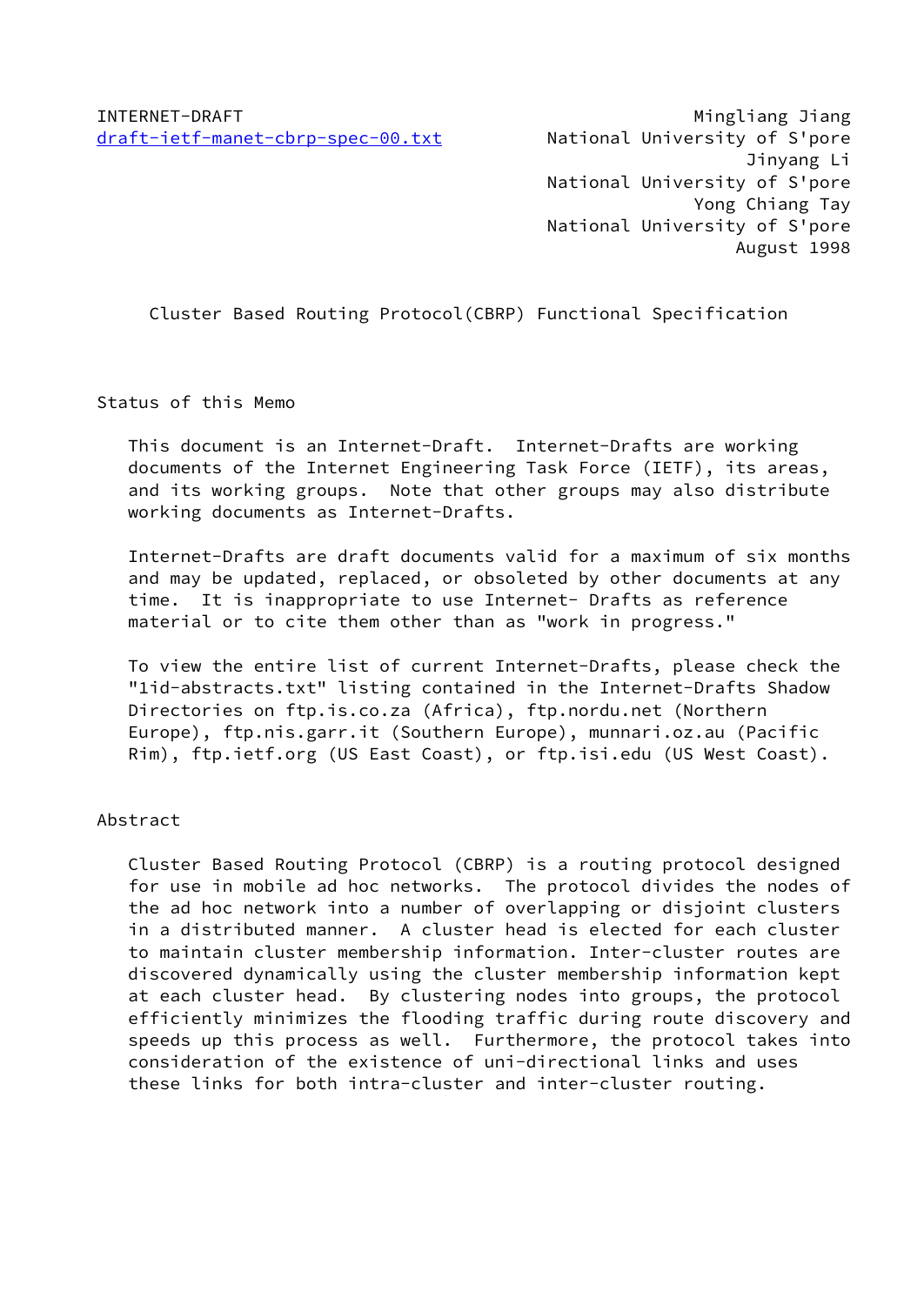| INTERNET-DRAFT |  | CBRP Functional Specification | August 1998 |  |
|----------------|--|-------------------------------|-------------|--|
|                |  |                               |             |  |

#### <span id="page-1-0"></span>[1](#page-1-0) Introduction

 There are several major difficulties for designing a routing protocol for MANET. Firstly and most importantly, MANET has a dynamically changing topology due to the movement of mobile nodes which favors routing protocols that dynamically discover routes over conventional distant vector routing protocols  $[6]$ , e.g. Dynamic Source Routing[4], TORA[3], ABR[5] etc. Secondly, the fact that MANET lacks any structure makes IP subnetting impossible. However, routing protocols that are flat, i.e. only one level of hierarchy, might suffer from excessive overhead when scaled up. Thirdly, links in mobile networks could be asymmetric at times. Routing protocols could make use of the uni-directional links to improve its overall performance.

CBRP has the following features:

- \* fully distributed operation.
- $*$  less flooding traffic during the dynamic route discovery process.
- $*$  explicit exploitation of uni-directional links that would otherwise be unused.

 The idea of using clusters for routing in Ad hoc networks has appeared in  $\lceil 7 \rceil$ ,  $\lceil 8 \rceil$ . In these protocols clusters are introduced to minimize updating overhead during topology change. However, the overhead for letting each and every node maintain up-to-date information about the whole network's cluster membership and inter cluster routing information in order to route a packet is considerable. In comparison, simpler and smaller clusters are found in  $[9]$  $[9]$  and  $[10]$  $[10]$ , however, the use of these clusters is mainly for the task of channel assignment; how they can help in the routing process is not discussed.

CBRP adopts the cluster formation algorithm as proposed in  $[9]$  $[9]$ , but unlike  $[9]$  $[9]$ , CBRP mainly concentrates on the use of clusters in the routing process. CBRP is different from previously proposed cluster based routing algorithms and it uses a dynamic route discovery strategy.

<span id="page-1-1"></span>[2](#page-1-1). CBRP terminology

This section defines terms used in CBRP that do not appear in  $[2]$  $[2]$ :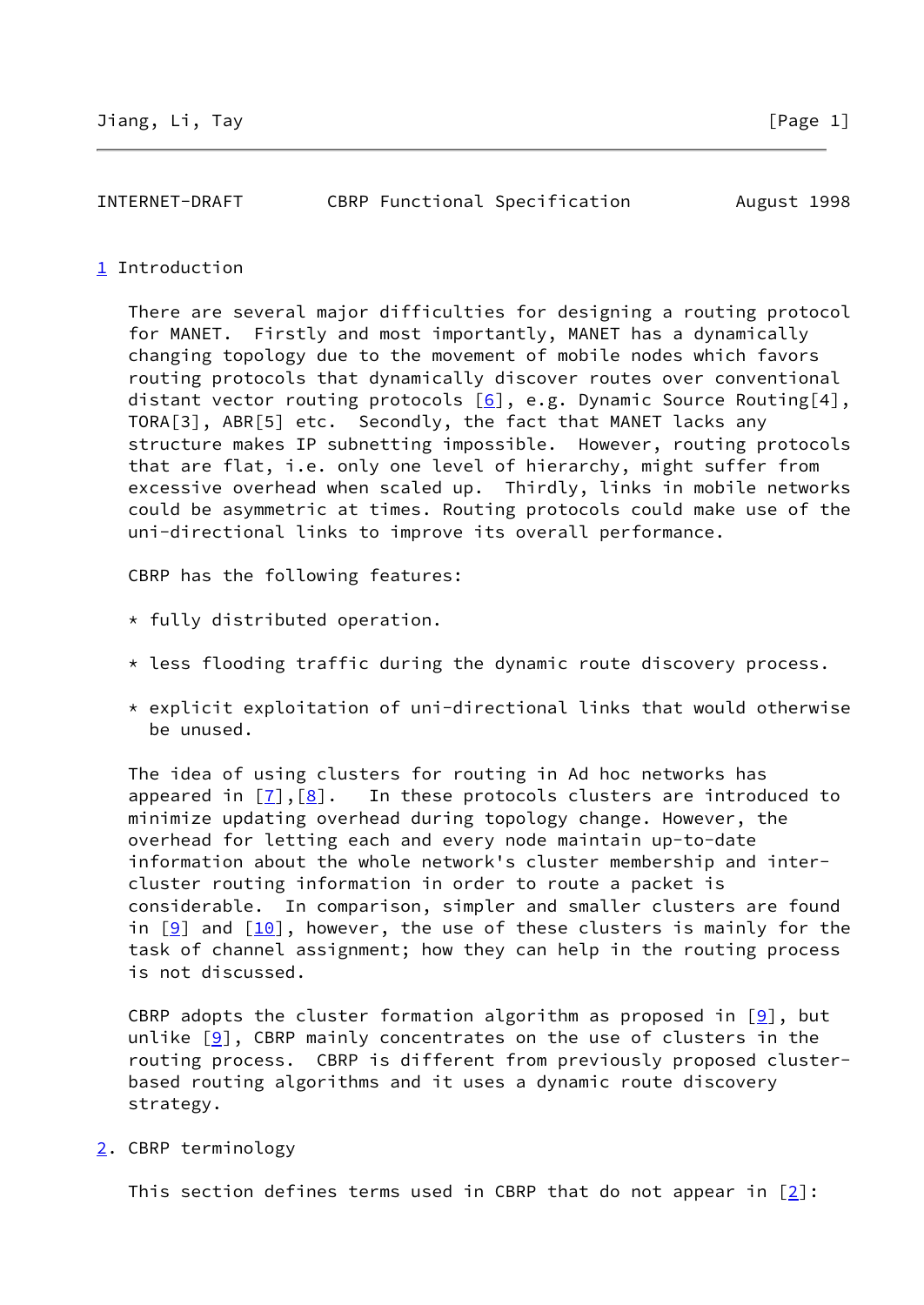\* Node ID

 Node ID is a string that uniquely identifies a particular mobile node. Node IDs must be totally ordered. In CBRP, we use a node's IP

Jiang, Li, Tay [Page 2]

INTERNET-DRAFT CBRP Functional Specification August 1998

 address as its ID for purposes of routing and interoperability with fixed networks.

\* Cluster

 A cluster consists of a group of nodes with one of them elected as a cluster head. The election procedure is described in [section 5.1](#page-5-0) and 5.2. A cluster is identified by its Cluster Head ID. Clusters are either overlapping or disjoint. Each node in the network knows its corresponding Cluster Head(s) and therefore knows which cluster(s) it belongs to.

\* Host Cluster

 A node regards itself as in cluster X if it has a bi-directional link to the head of cluster X. In such a case, cluster X is a host cluster for this node.

\* Cluster Head

 A cluster head is elected in the cluster formation process for each cluster. Each cluster should have one and only one cluster head. A cluster head has complete knowledge about group membership and link state information in the cluster within a bounded time once the topology within a cluster stabalizes. In CBRP, each node in the cluster has a bi-directional link to the cluster head.

\* Cluster Member

 All nodes within a cluster EXCEPT the cluster head are called members of this cluster.

\* Gateway Node

 A node is called a gateway node of a cluster if it KNOWS that it has a bi-directional or uni-directional link to a node from another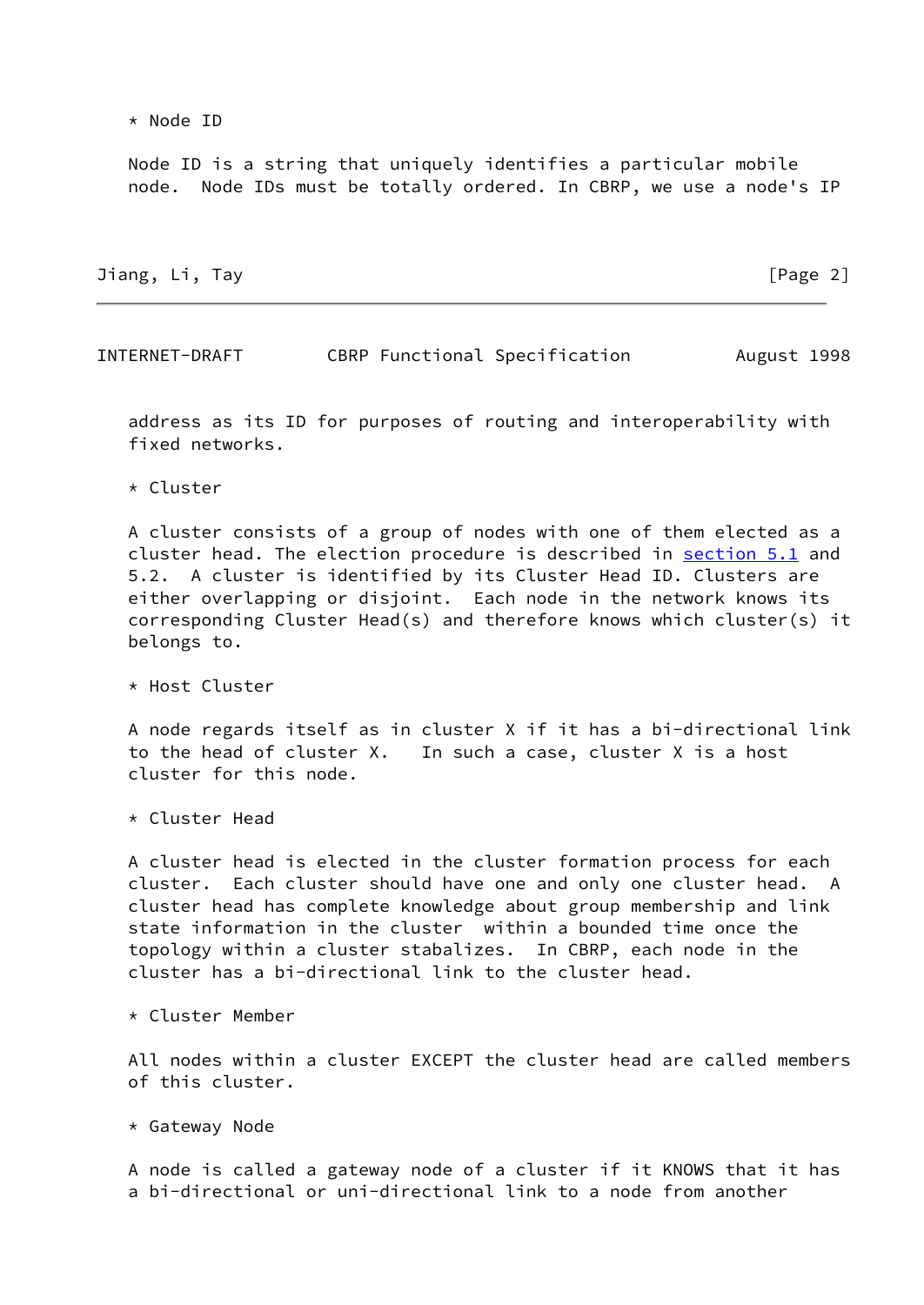cluster. As shown in Figure 1, node 3 and 4 are gateway nodes of cluster 1, node 6 is a gateway node of cluster 8.

2 5  
\n// \n// \n//  
\n(1) == 3 == 6 == 1 (8)  
\n  
\n
$$
\begin{array}{c}\n 1 \\
\wedge \\
4 & \end{array}
$$

Fig. 1

Jiang, Li, Tay [Page 3]

INTERNET-DRAFT CBRP Functional Specification August 1998

\* Neighbor Table

 The neighbor table is a conceptual data structure that we employ for link status sensing and cluster formation. Each entry contains the ID of a neighbor that it has connectivity with and the status of that link and the role of the neighbor (a leader or a member).

<span id="page-3-0"></span>[3](#page-3-0). Physical and Link Layer Assumptions

 This section lists the assumptions we made about the underlying physical and link layers when designing CBRP. Each node in MANET is equipped with a transceiver. In general, CBRP works best with omnidirectional antennas. Each packet that a node sends is broadcast into the region of its radio coverage.

<span id="page-3-1"></span>[4](#page-3-1). Link/Connection Status Sensing Mechanism

 In CBRP, each node knows its bi-directional links to its neighbors as well as unidirectional links from its neighbors to itself. For this purpose, each node maintains a Neighbor Table as follows:

| NEIGHBOR_ID  LINK_STATUS |                                                                                | ROLE |
|--------------------------|--------------------------------------------------------------------------------|------|
|                          | neighbor $1 \mid bi/unidirectional link to me? \mid is 1 a cluster head? \mid$ |      |
|                          | neighbor 2   bi/unidirectional link to me?   is 2 a cluster head?              |      |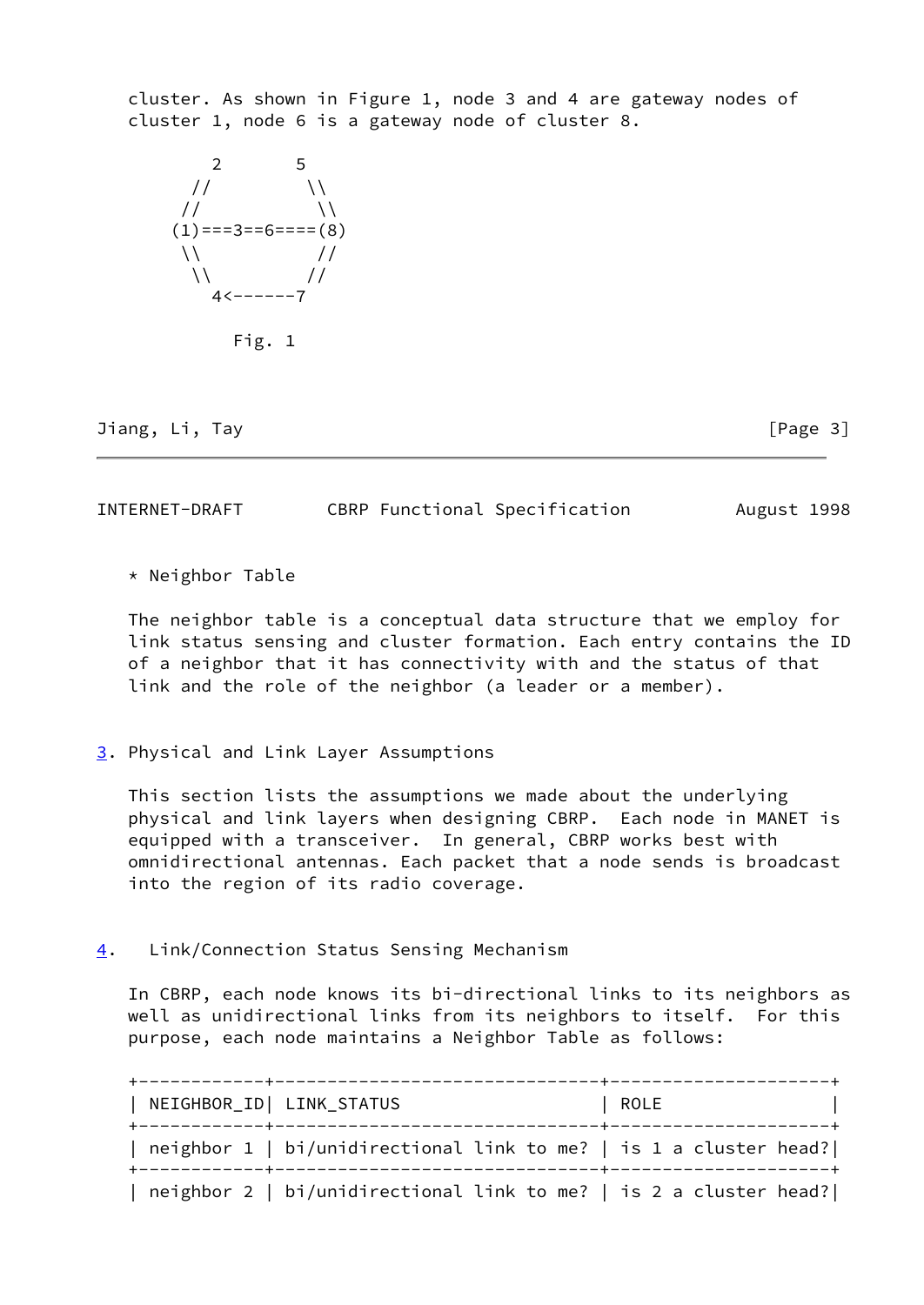+------------+-------------------------------+---------------------+ | ... +------------+-------------------------------+---------------------+ | neighbor N | bi/unidirectional link to me? | is N a cluster head?| +------------+-------------------------------+---------------------+

 Each node broadcasts its Neighbor Table periodically in a HELLO message as shown below every HELLO\_INTERVAL.

 +-----------+------------------------------------------------------+ | MY\_OWN\_ID | MY\_MEMBERSHIP\_STATUS | | | (CLUSTER\_HEAD/CLUSTER\_MEMBER/UNDECIDED) | +-----------+------------------------------------------------------+ | Neighbor Table | +------------------------------------------------------------------+

 The first field specifies the ID of the sender. The second field tells whether the sender is a cluster head, cluster member or undecided. ("undecided" means a node is still in search of its host

Jiang, Li, Tay [Page 4] [Page 4]

| INTERNET-DRAFT |  | CBRP Functional Specification | August 1998 |  |
|----------------|--|-------------------------------|-------------|--|
|                |  |                               |             |  |

cluster)

 Upon receiving a HELLO message from its neighbor B, node A modifies its own Neighbor Table as follows:

- 1. It checks if B is already in the Neighbor Table, if not, it adds one entry for B.
- 2. If B's Neighbor Table contains A, A marks the link to B as bi-directional in the relevant entry.
- 3. If B is cluster head, marks B as a cluster head in the entry.

 Each entry in the Neighbor Table is associated with a timer. A table entry will be removed if a HELLO message from the entry's node is not received for a period of (HELLO\_LOSS+1)\*HELLO\_INTERVAL, allowing HELLO\_LOSS consecutive HELLO messages to be lost from that node.

 When a nodes' neighborhood topology stabilizes, each node will have complete knowledge of all the nodes that it has a bi-directional link to and all the nodes that have a uni-directional link to it within a bounded time. However, a node would not know to whom it has a uni directional link.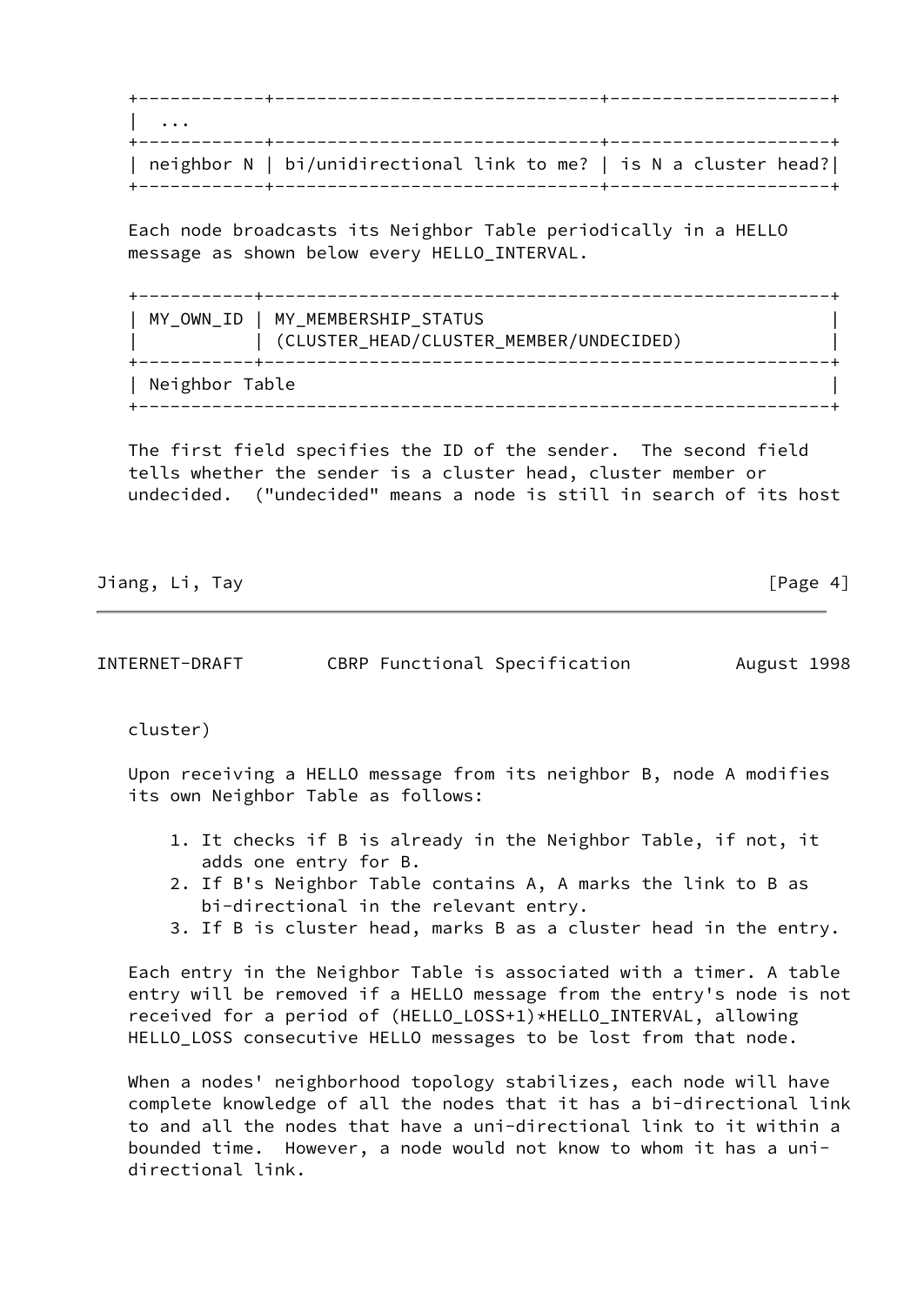Note that the 2nd and 3rd column of the neighbor table need not be sent out for the purposes of link sensing, however, they are there mainly for cluster formation and other functionality of the protocol.

## <span id="page-5-1"></span>[5](#page-5-1). Protocol Operation

 The operations of CBRP are entirely distributed. According to the functionality, CBRP could be viewed as a combination of the three following sub-functions which will be discussed below.

<span id="page-5-0"></span>[5.1](#page-5-0) Cluster Formation

 The Cluster Formation algorithm is a simple "lowest ID" clustering algorithm in which the node with a lowest ID is elected as the Cluster Head [\[9\]](#page-13-1).

 A node uses the information obtained from the HELLO message for Cluster Formation. A node that has the lowest ID among all its bi directionally linked neighbors (a node that has given up the role as a Cluster Head is not counted, i.e. a cluster member node ). The new Cluster Head will change the first field in its subsequently broadcast HELLO messages from "undecided" to "cluster head" thereafter.

| Jiang, Li, Tay |  | [Page 5] |  |
|----------------|--|----------|--|
|                |  |          |  |

INTERNET-DRAFT CBRP Functional Specification August 1998

 A cluster head regards all the nodes it has bi-directional links to as its member nodes. A node regards itself as a member node for a particular cluster if it has a bi-directional link to the corresponding cluster head. Note that a member node may hear from several cluster heads and therefore have several host clusters.

## <span id="page-5-2"></span>[5.2](#page-5-2) Cluster Maintenance

 As clusters are identified by their respective cluster heads, we would like to have the cluster heads change as infrequently as possible. We use the following rules for changing cluster head, as described in [\[10\]](#page-13-2).

 1. A non-cluster head never challenges the status of an existing cluster head, i.e. if X is a non-cluster head node with a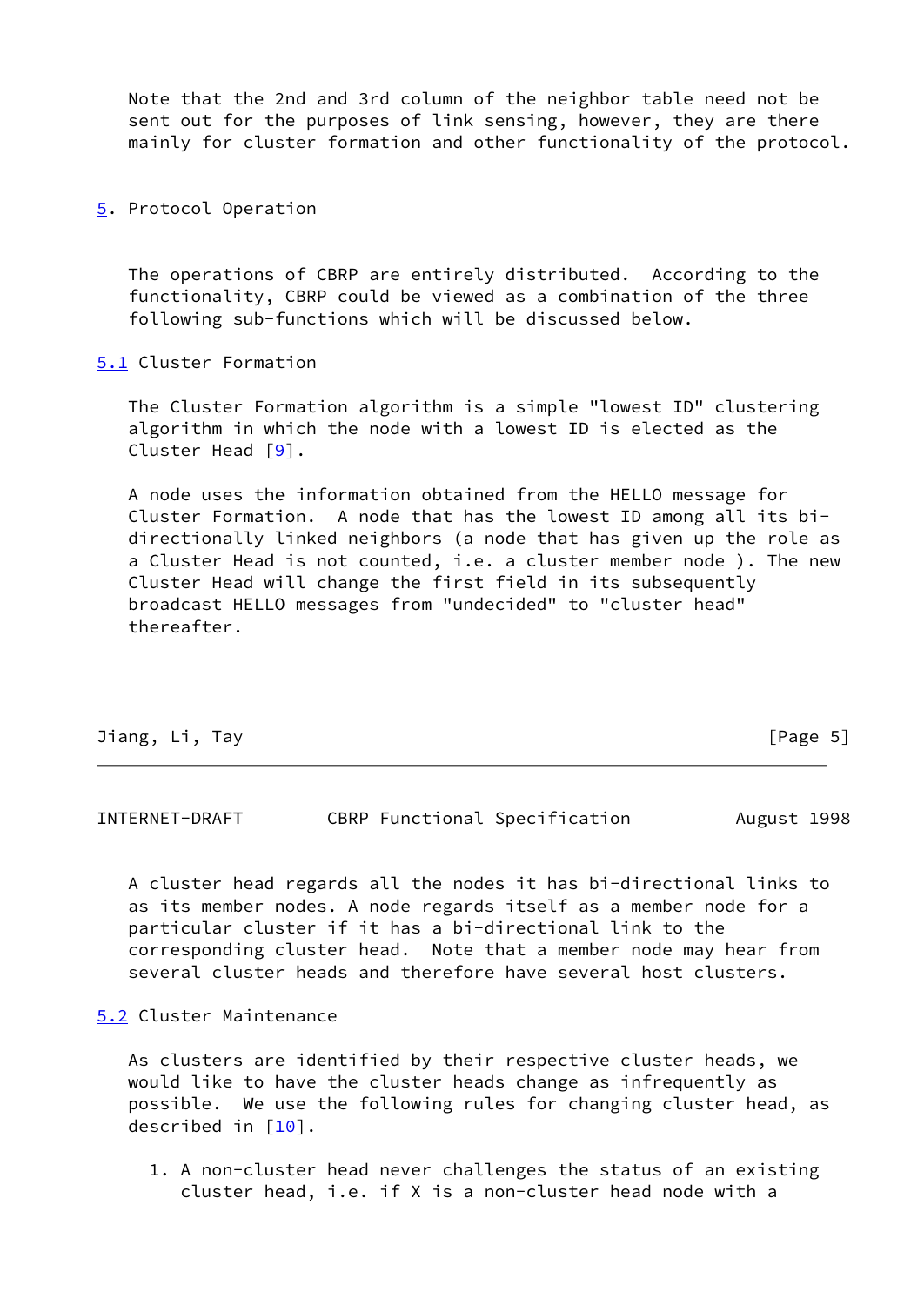bi-directional link to cluster head Y, X does not become a cluster head even if it has an ID lower than Y's.

 2. Only when two cluster heads move next to each other (i.e. there is a bi-directional link between them), one of them loses the role of cluster head.

 Therefore, our exact algorithm is not a strict "lowest ID" clustering algorithm. The cluster maintenance procedure are discussed under three subsections:

\* Node Removal

 A node X is removed from a host cluster either because it loses the bi-directional links to the cluster head, or because of node failures. In either case, the cluster head and node X will time out the corresponding entries in their Neighbor Table so that the cluster information will be updated.

\* Node Addition

 A member node is added to a new cluster when it discovers a bi directional link to the respective cluster head even if the cluster head has a higher ID, which is consistent with rule 1. The node will know its new host cluster and the new host cluster head will know its new member through the updated Neighbor Table.

 When a node is switched on, its MY\_MEMBERSHIP\_STATUS field in the HELLO message is initially UNDECIDED for a period of UNDECIDED\_PD. If it discovers that it has a bi-directional link to a cluster head, it modifies this field as CLUSTER\_MEMBER. If there is no such bi directional links to any cluster head, it takes the role as a cluster head and indicates this in the subsequent HELLO messages it sends.

Jiang, Li, Tay [Page 6] [Page 6] [Page 6] [Page 6] [Page 6] [Page 6] [Page 6] [Page 6] [

INTERNET-DRAFT CBRP Functional Specification August 1998

\* Cluster Head Contention

When two Cluster Heads move next to each other (till they have a bi directional link in-between), one of them must give up its role as cluster Head. As a result, whenever a cluster head hears the HELLO message from another cluster head indicating a bi-directional link in between, it will compare its own ID with that of the other cluster head's. The one with a smaller ID will continue to act as cluster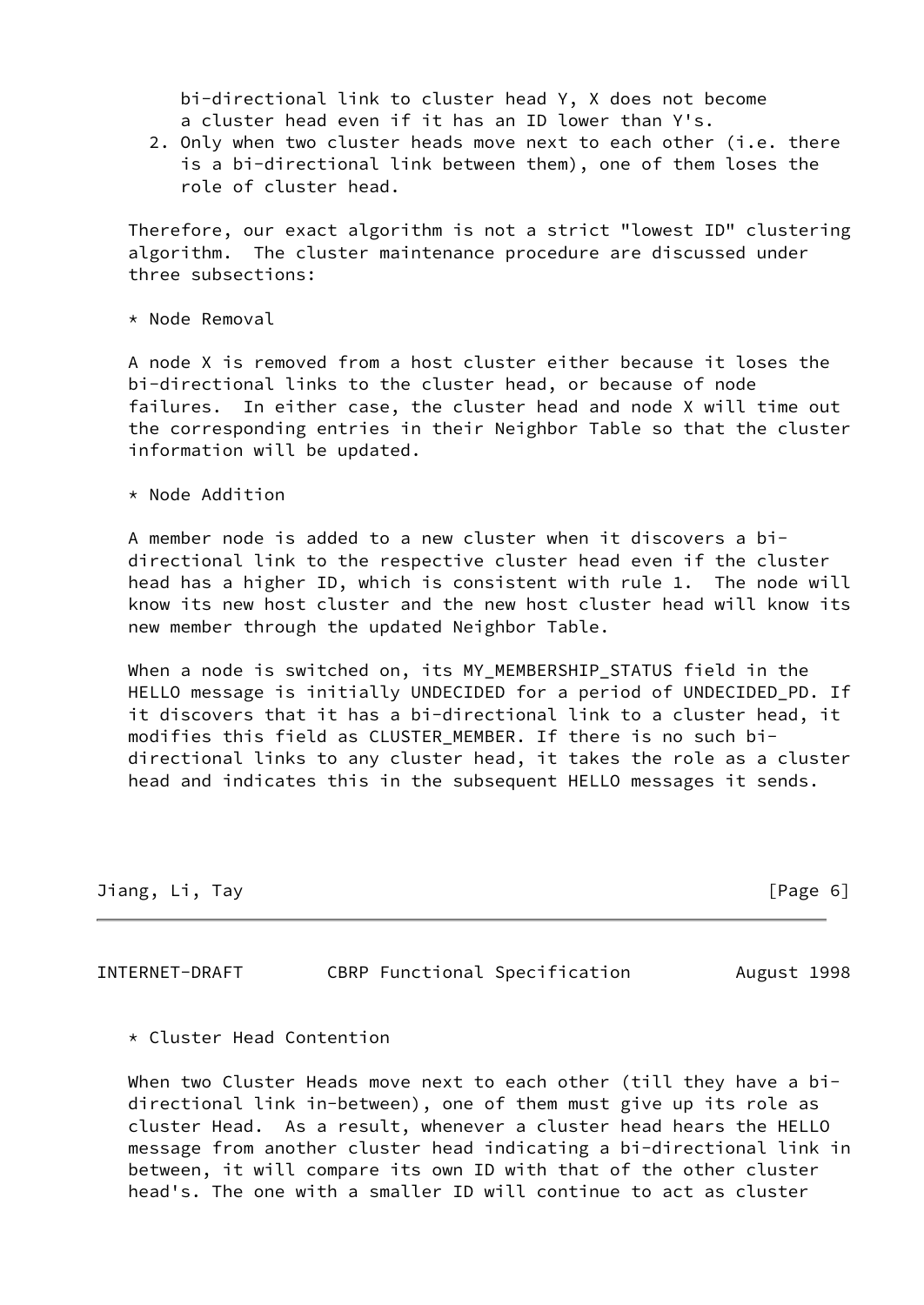head. The one with a bigger ID gives up its role as cluster head and changes from "cluster head" to "member" in its subsequent HELLO messages. This might trigger the formation of other new clusters.

# <span id="page-7-0"></span>[5.3](#page-7-0) Routing Considerations

 Routing in the CBRP is based on source routing, which is similar to  $[4]$  $[4]$ . Therefore, it can be viewed as consisting of 3 phases: route discovery, packets routing and stale route removal, of which packet routing is trivial.

 Cluster structure is exploited to minimize the flooding traffic during route discovery phase. Furthermore, some uni-directional links are discovered and used which increases network connectivity. This is discussed in the Gateway Discovery section.

## <span id="page-7-1"></span>[5.3.1](#page-7-1) Gateway Discovery

 Cluster X and cluster Y are said to be bi-directionally linked, if any node in cluster X is bi-directionally linked to another node in cluster Y, or if there is a pair of opposite uni-directional links between any 2 nodes in cluster X and cluster Y respectively.

 Cluster X is said to be uni-directionally linked to cluster Y if any node in cluster X is uni-directionally linked to any other node in cluster Y. Y is called X's upstream uni-directionally linked neighboring cluster.

 By Gateway Disvoery, a cluster head for cluster X will obtain the information about cluster X's bi-directionally and upstream uni directionally linked neighboring clusters.

 For this purpose, a Cluster Adjacency table is kept at each node which is formatted as follows:

# Jiang, Li, Tay [Page 7]

| INTERNET-DRAFT | CBRP Functional Specification |  | August 1998 |  |
|----------------|-------------------------------|--|-------------|--|
|                |                               |  |             |  |

+------------------+-----------------------------------------------+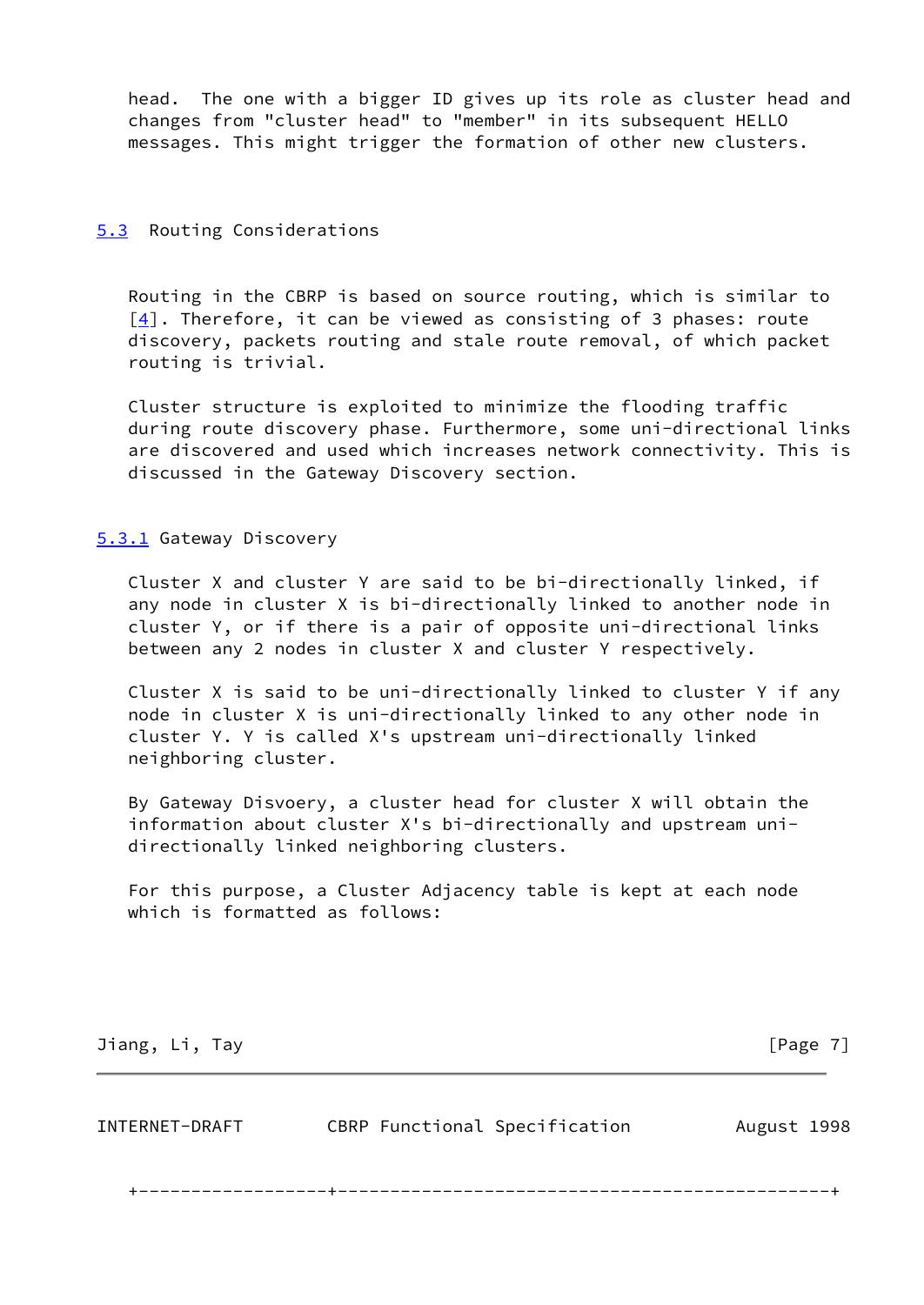|           | Adjacent Cluster1   adjacent node to/from/bi |  |
|-----------|----------------------------------------------|--|
|           | Adjacent Cluster2   adjacent node to/from/bi |  |
| $\ddotsc$ |                                              |  |

 This table is updated by the periodic HELLO message a node hears. Note that a node may have several links to nodes in a particular cluster and only one of them is recorded in the Cluster Adjacency Table. The selection rule is as follows:

- 1. A bi-directional link takes precedence over all uni-directional links.
- 2. Of the links that have the same precedence, the one with the lowest ID wins.

 This table is periodically sent to the member node's host cluster heads. (It could be piggybacked to the HELLO message if possible.) A cluster head uses its members' Cluster Adjacency table to construct its own cluster adjacency table. The construction rule is the same as that of the member's.

 Cluster head will flood its neighboring clusters with a message of TTL 3 in search for the "to" link that corresponds to a "from" link in its Cluster Adjacency Table. As a result, cluster heads will have complete knowledge of all its bi-directionally linked neighboring clusters even if there is no actual bi-directional links in between. For example, in Fig 1, Cluster 1 knows that 2 can reach cluster 1 through 5, but 1 does not know that cluster 2 can be reached by node 3. In CBRP, cluster head 1 and 2 will discover this scenario and disseminate the information to node 3 and 5 respectively.

|               | $3 - - > 4$   |
|---------------|---------------|
| $\frac{1}{2}$ | \\            |
| $\frac{1}{2}$ | ۱۱            |
| (1)           | (2)           |
| ハ             | //            |
| ۱۱            | $\frac{1}{2}$ |
|               | $6 < -5$      |
|               |               |

1 and 2 are heads of their respective  $clusters, 3,4,5,6$  are members.

Fig. 2

Jiang, Li, Tay [Page 8]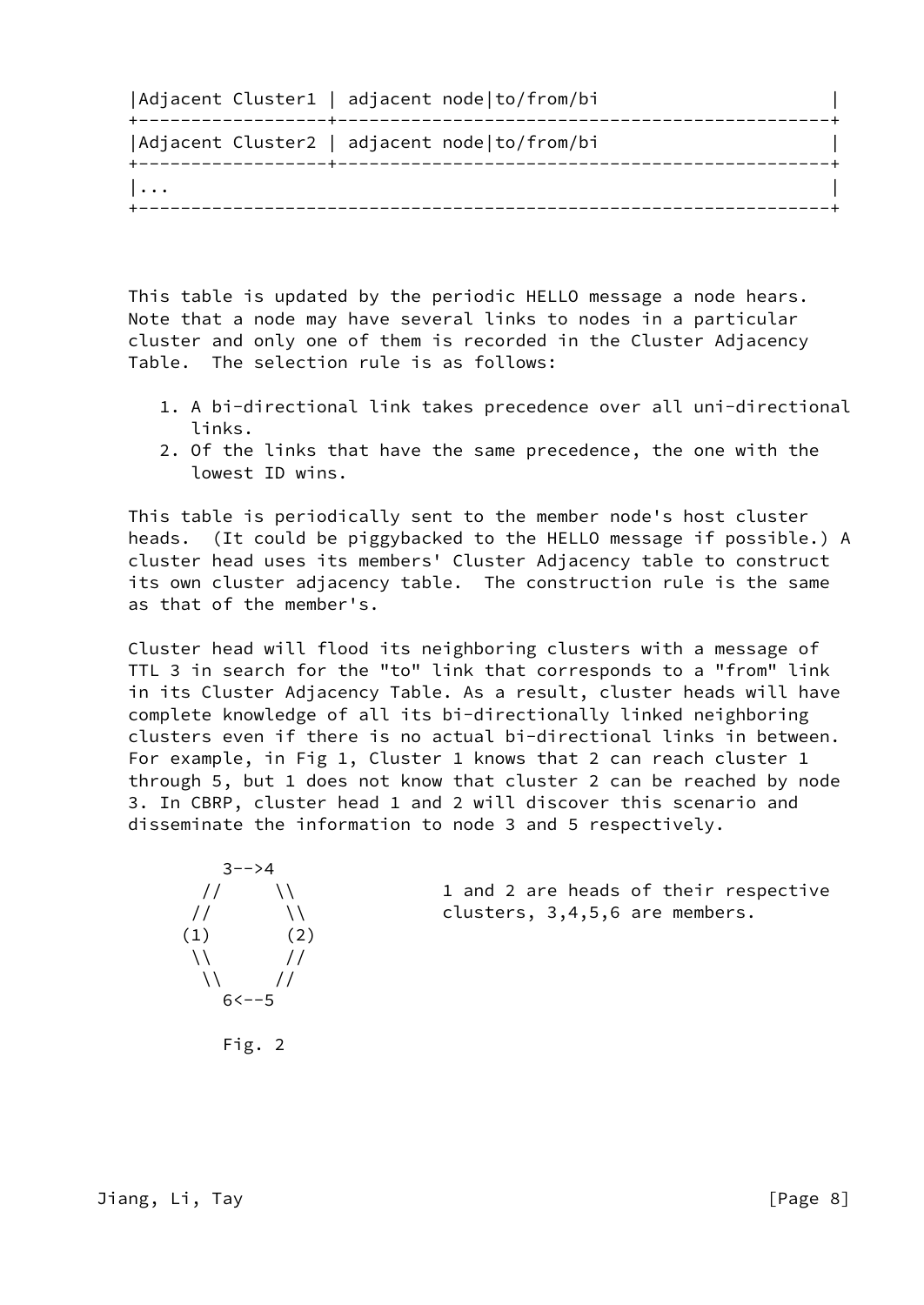<span id="page-9-0"></span>[5.3.2](#page-9-0) Route Discovery

 Route Discovery is the mechanism whereby a node S wishing to send a packet to a destination D obtains a source route to D. Similar to other MANET protocols  $\begin{bmatrix} 4 \\ 1 \end{bmatrix}$ , the way S finds a route(or multiple routes) to D is also done by flooding, however, because of the clustering approach the number of nodes that are disturbed are much less in general.

 Essentially in Route Discovery, cluster heads are flooded in search for a source route. To perform Route Discovery, the source node S sends out a Route Request Packet (RREQ), with a recorded source route listing only itself initially. Any node that forwards this packet will append its own ID in this RREQ. Each node forwards a RREQ packet only once and it never forwards it to a node that has already appeared in the recorded route. In CBRP, the RREQ will always follow a route with the following pattern to reach destination D: S,CH1,G1,CH2,G2,G3,CH3 ..... D

 A detailed description of how this is achieved is presented below. Source always unicasts RREQ to its cluster head, say CH1. Each cluster head will unicast RREQ to each of its bi-directionally linked neighbors which have not yet appeared in the recorded route through the corresponding gateway. This process continues until the target is found or until another node that can supply a route to the target is found.

 When the target of the Request, node D, receives the RREQ, D may choose to memorize the reversed source route to S. Node D then copies the recorded source route into a Route Reply packet(RREP) which it then sends back to the initiator of the Route Request (e.g., node S) by reversing the recorded route and putting it in the IP header of the Route Reply packet. The recorded route gives the complete information about the SEQUENCE OF CLUSTERS source should traverse in order to reach destination D. While forwarding the Route Reply, intermediate cluster heads modifies the IP header of the packets, substitute the inter-cluster incoming links to inter-cluster outgoing links. Each intermediate cluster head also modifies the recorded route in the Route Reply packet to optimize the recorded route as much as possible using its knowledge of the cluster topology and inter-cluster gateway information. An example of such optimization is to connect two gateway nodes by an intra-cluster link that does not go through the cluster head.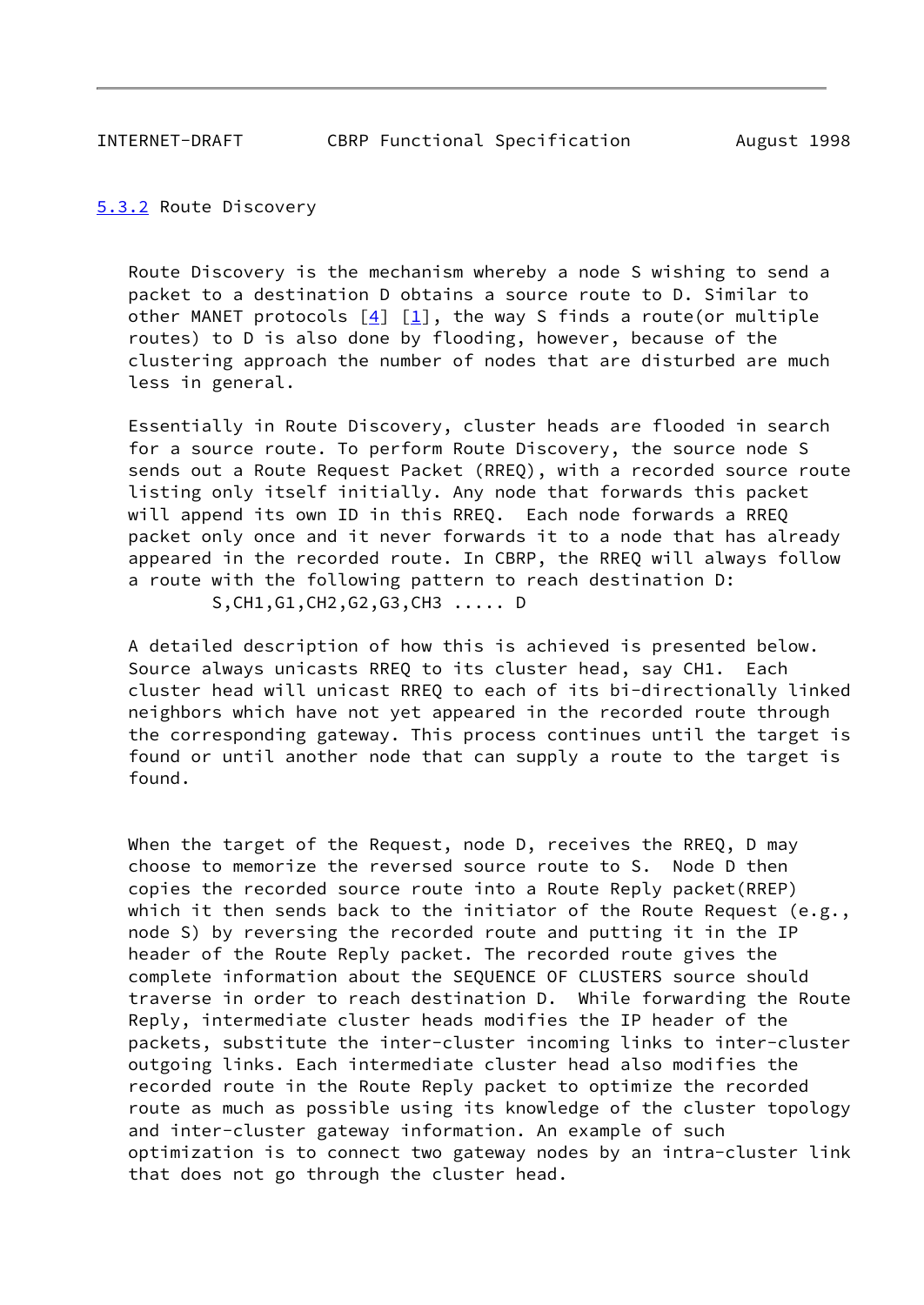All source routes learned by a node are kept in a Route Cache, which is used to further reduce the cost of Route Discovery. When a node

Jiang, Li, Tay [Page 9]

INTERNET-DRAFT CBRP Functional Specification August 1998

 wishes to send a packet, it examines its own Route Cache and performs Route Discovery only if no suitable source route is found in its cache.

<span id="page-10-0"></span>[5.3.3](#page-10-0) Route Removal

 A source route is removed from S if the network topology has changed such that S can no longer use the route to D because a hop along the route no longer works. If S still wants to communicate with D, it can invoke Route Discovery again to find a new route.

<span id="page-10-1"></span>[6](#page-10-1). Discussions and Implementation Considerations

 This section discusses some of the problems that we have encountered during the design of CBRP. In particular, they are related to the use of uni-directional links in routing.

<span id="page-10-2"></span>[6.1](#page-10-2) ARP and Uni-directional links

 In a MANET context, links between 2 nodes can be bi-directional and uni-directional. However, when the link layer does MAC-layer address based packet filtering, (which most current technologies do), special care has to be taken for ARP for uni-directional links. For example, when there is a uni-directional link from node A to node B as shown in Figure 2, node A should not rely on the conventional ARP protocol to resolve node B's MAC layer address, because node B's ARP reply will never reach node A directly.

 $A--->B$ 

Fig. 3

 CBRP is able to use uni-directional links. For an intra-cluster uni directional link, the upstream node can be informed by its cluster head of the MAC-layer address of the downstream node. For a inter cluster uni-directional link, as shown in Figure 1, node 3(5) will know node 4(6)'s MAC-layer address by the process of gateway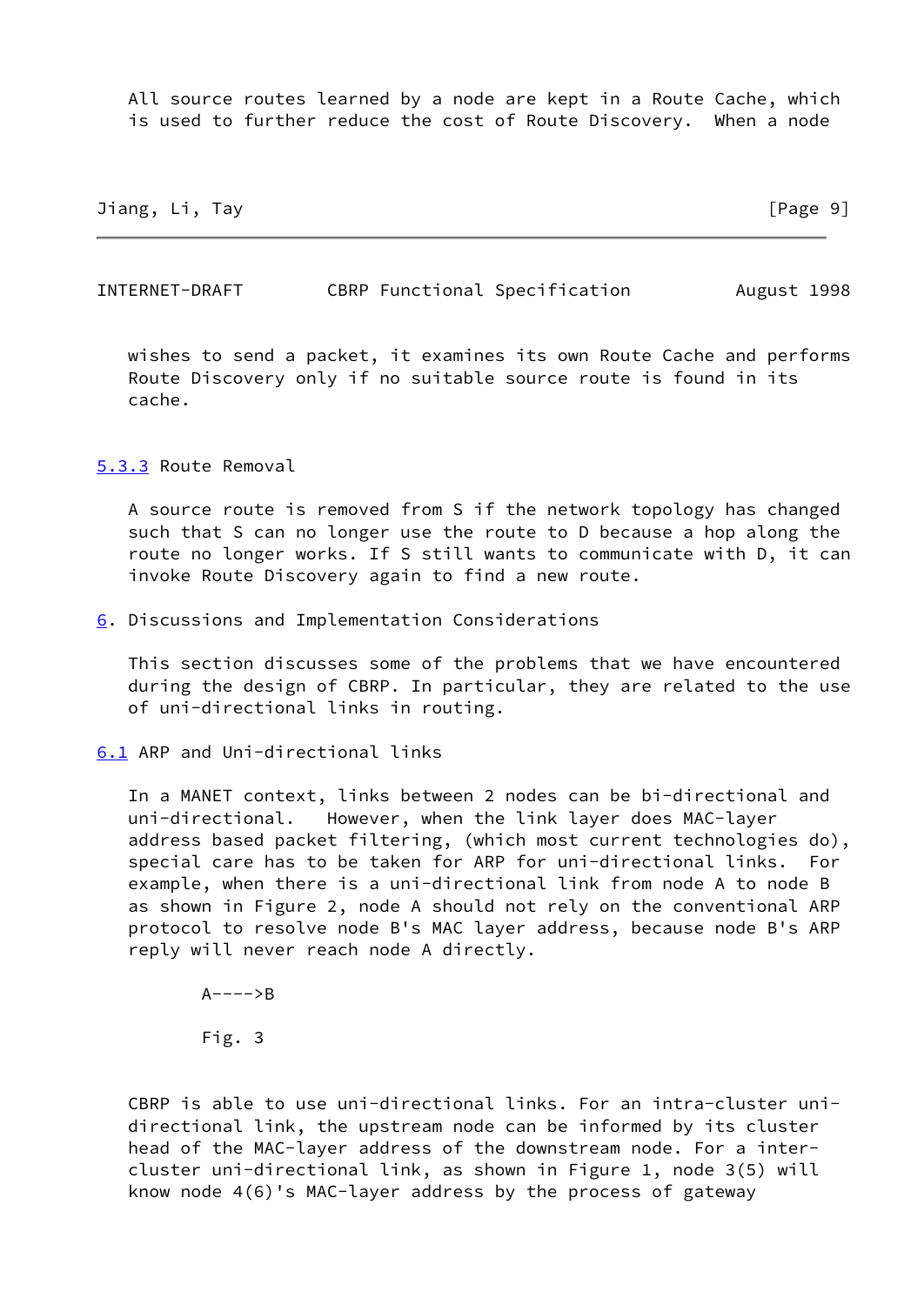discovery.

<span id="page-11-0"></span>[6.2](#page-11-0) Rate of Stale Route Discovery and Uni-directional Links

 In general (not pertaining to CBRP), when uni-directional links are used, discovery of stale routes can be slow. As shown in Figure 3, when the link between 1 and 2 breaks, node 1 will not be aware until a message comes from 2 by way of 3,4,5,6. This observation justifies CBRP's use of inter-cluster uni-directional links only between 2

Jiang, Li, Tay [Page 10]

INTERNET-DRAFT CBRP Functional Specification August 1998

clusters.

 1--->2--->3--->4--->5  $\wedge$  | | | | | | +-------- 6 <-------+ Fig. 4

<span id="page-11-1"></span>[7](#page-11-1). Future Directions

 Cluster based routing protocols (CBRP) is the first step towards a more scalable solution using clustering approach. It also suggests how uni-directional links in Ad hoc networks can be used in routing and the reveals problems resulting from such use.

Several questions remain to be answered in CBRP,

- 1. How collisions can be avoided or handled effectively. Shall we have spatial reuse of the channels among different clusters?
- 2. Should clusters have native support for QoS as in  $[10]$  $[10]$ ?
- 3. Should clusters be made bigger than two hops diameter? If so, what criteria should be used to form a bigger cluster? Or, should we use a hierarchy of clusters? Will the resulted more complex cluster formation and maintenance procedure offset the advantage of having a bigger size?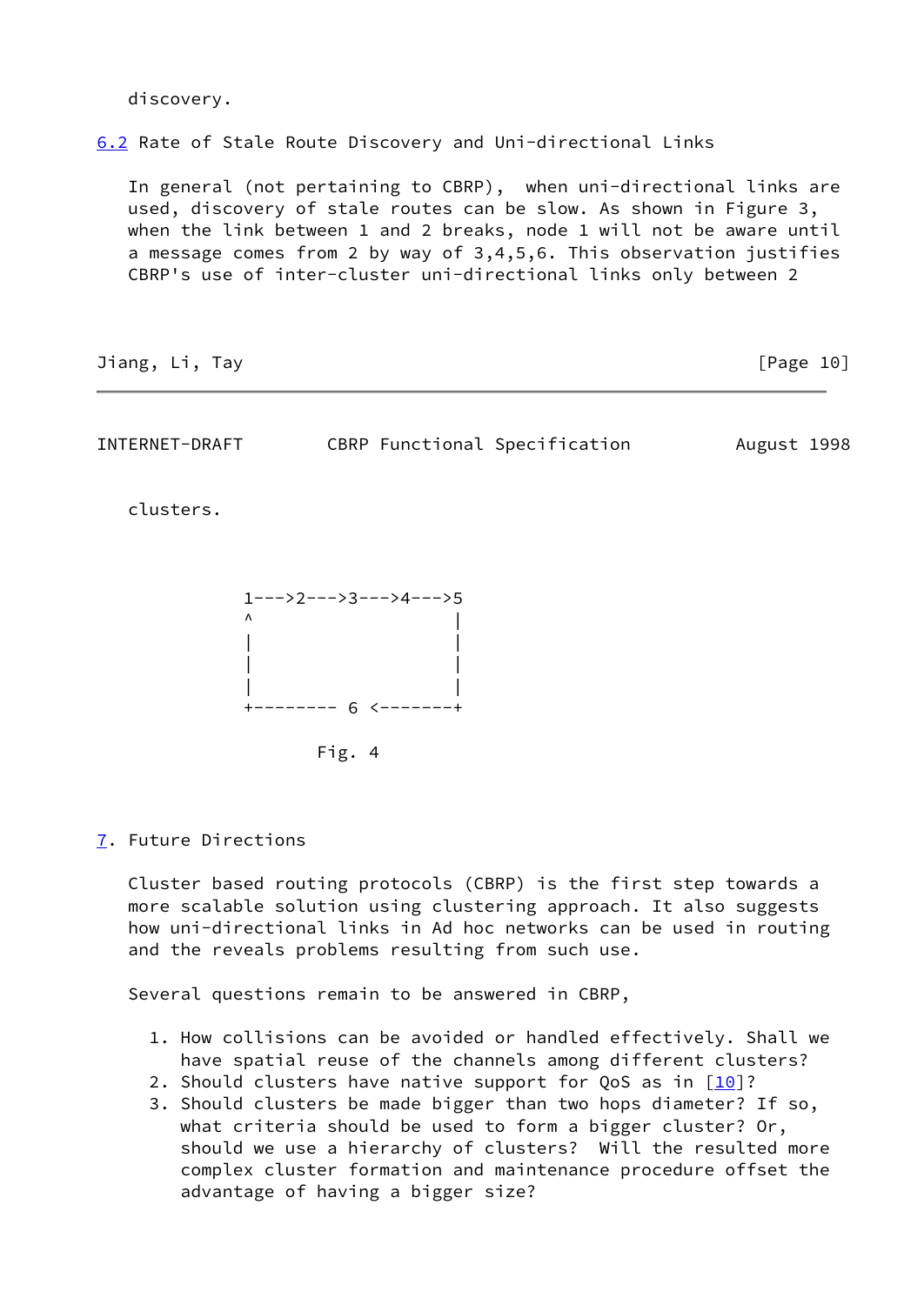To give satisfactory answers to these interesting questions will be our future directions in refining CBRP.

Jiang, Li, Tay [Page 11]

| INTERNET-DRAFT | CBRP Functional Specification | August 1998 |
|----------------|-------------------------------|-------------|
|----------------|-------------------------------|-------------|

### References

- <span id="page-12-4"></span> [1] Perkins, C.E., "Ad-Hoc On-Demand Distance Vector Routing", MILCOM'97 panel on Ad-Hoc Networks, Monterey, CA, November 3, 1997.
- <span id="page-12-2"></span> [2] Perkins, C.E., "Mobile Ad Hoc Networking Terminology", [draft-ietf-manet-term-00.txt,](https://datatracker.ietf.org/doc/pdf/draft-ietf-manet-term-00.txt) work in progress.
- [3] Corson, M.S., and Ephremides, A., "A Distributed Routing Algorithm for Mobile Wireless Networks", ACM/Baltzer Journal on Wireless Networks, January 1995.
- <span id="page-12-3"></span> [4] Johnson, D.B., and Maltz, D.A., "Dynamic Source Routing in Ad-Hoc Wireless Networks", Mobile Computing, T.Imielinski and H.Korth, editors, Kluwer, 1996.
- [5] Toh,C.K., "A Novel Distributed Routing Protocol To Support Ad-Hoc Mobile Computing", International Phoenix Conference on Computers and Communications (IPCCC'96), pg 480-486, March 1996.
- <span id="page-12-0"></span>[6] Hedrick, C., "Routing Information Protocol", [RFC 1058](https://datatracker.ietf.org/doc/pdf/rfc1058), June 1998.
- <span id="page-12-1"></span>[7] Das, B., Raghupathy, S, Vaduvur, B, "Routing in Ad Hoc Networks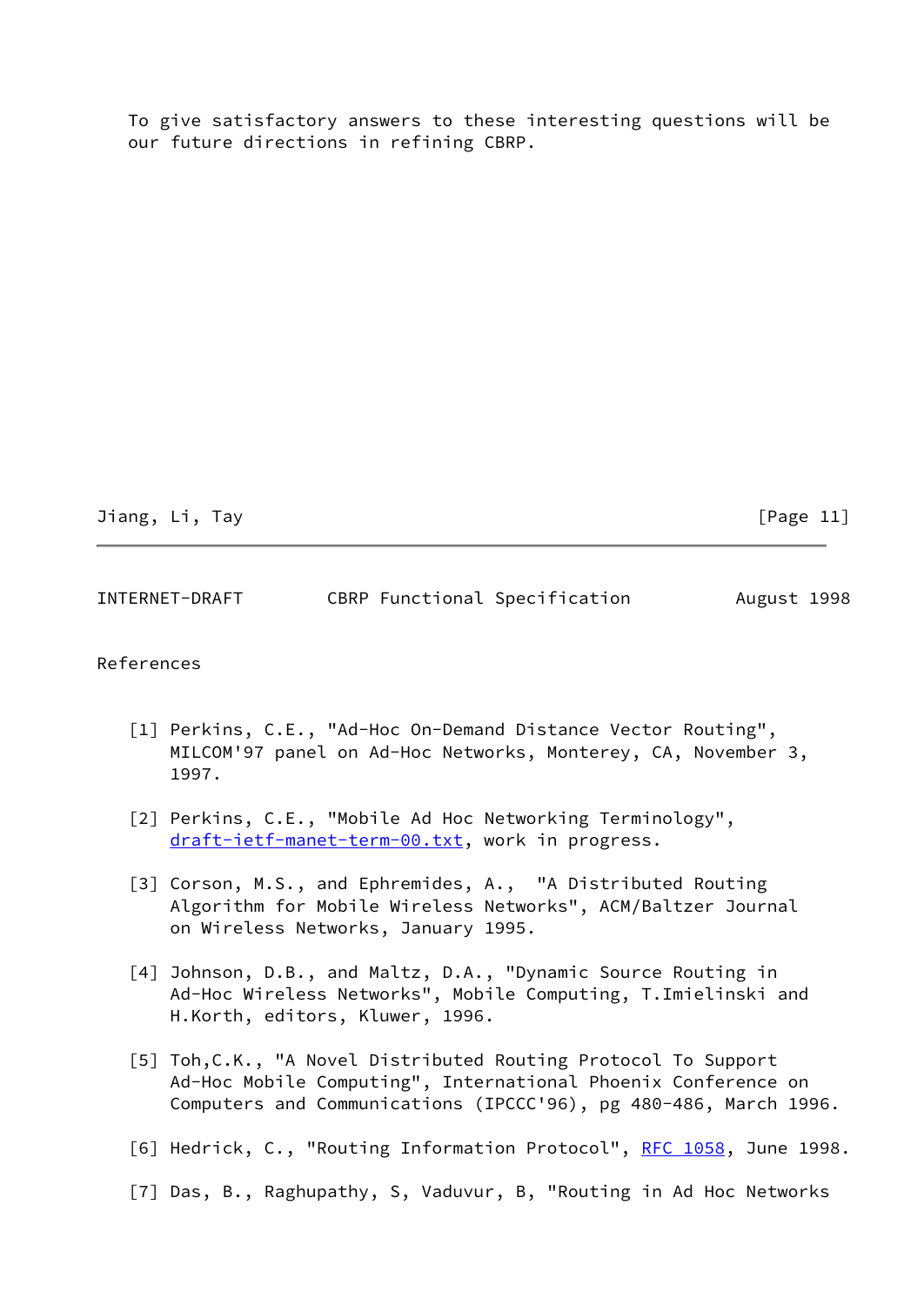Using a Spine", Proceedings of 6th International Conference on Computer Communications and Networks, Las Vegas, USA, September, 1997.

- <span id="page-13-0"></span> [8] Krishna, P., Vaidya, N.H., Chatterjee, M., Pradhan, D.K., " A Cluster-based Approach for Routing in Dynamic Networks", Proceedings of the Second USENIX Symposium on Mobile and Location-Independent Computing, 1995.
- <span id="page-13-1"></span> [9] Gerla, M., Tsai, T.C., "Multiculster, mobile, multimedia radio network", ACM/Balzer Journal of Wireless Networks, 1995.
- <span id="page-13-2"></span> [10] Chiang, C.C., Wu, H.K., Liu, W., Gerla, M., "Routing in Clustered Multihop, Mobile Wireless Networks with Fading Channel", The Next Millennium, the IEEE SICON, 1997.

 This work was supported in part by National University of Singapore ARF grant RP960683.

Jiang, Li, Tay [Page 12]

| INTERNET-DRAFT                                                                                                                                            | CBRP Functional Specification | August 1998 |
|-----------------------------------------------------------------------------------------------------------------------------------------------------------|-------------------------------|-------------|
| Authors' Information                                                                                                                                      |                               |             |
| Jiang Mingliang<br>Mobile Computing Lab<br>School of Computing<br>National University of Singapore<br>Singapore 119260<br>Email: jiangmin@comp.nus.edu.sg |                               |             |
| Li Jinyang<br>Mobile Computing Lab<br>School of Computing<br>National University of Singapore<br>Singapore 119260                                         |                               |             |

Email: lijinyan@comp.nus.edu.sg

 Tay Yong Chiang Department of Mathematics